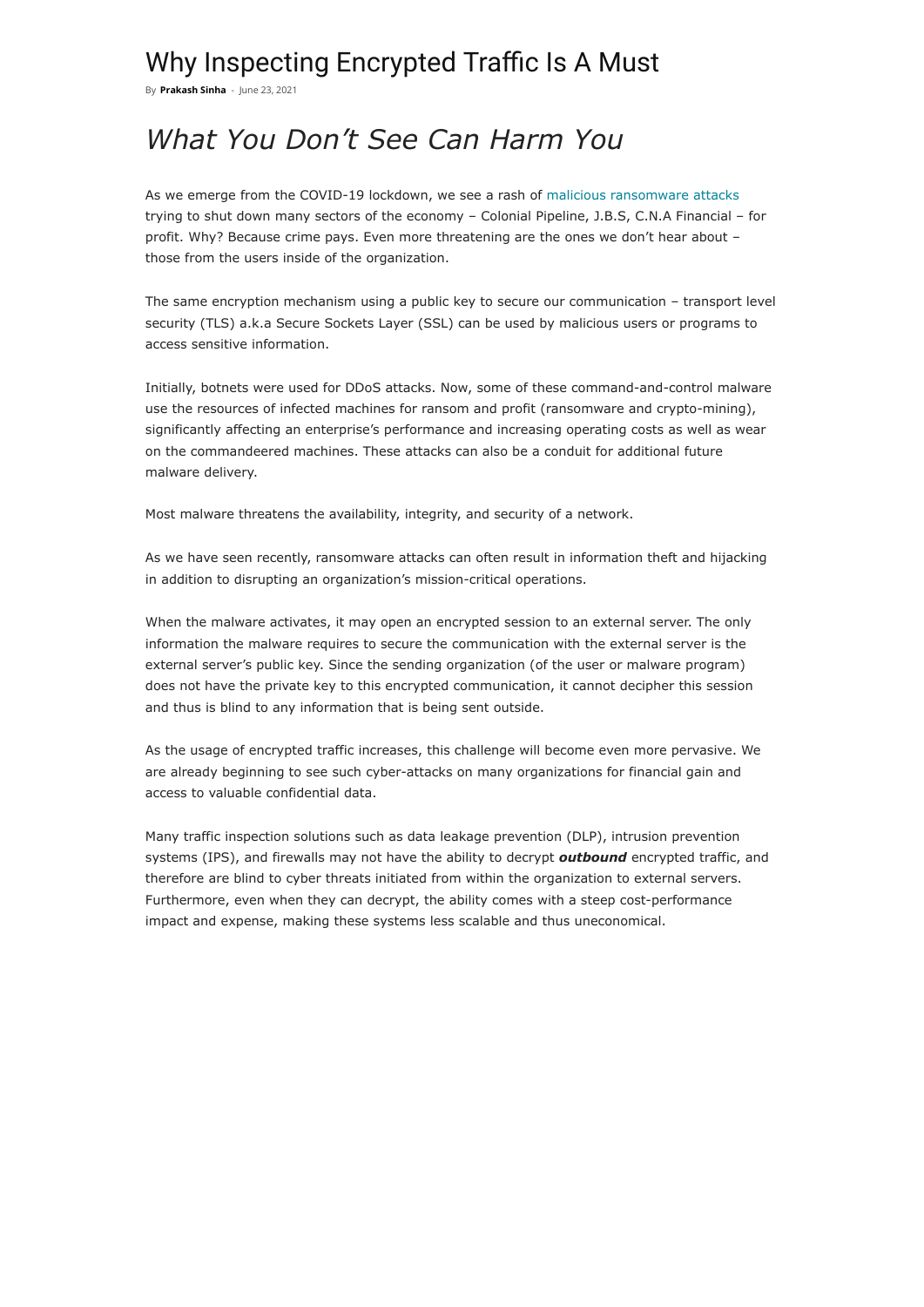

#### **Inspection and Visibility – The Necessary Disinfectant**

[The key to protecting against such attacks is to inspect SSL traffic. So, how does the SSL traffic](https://www.radware.com/solutions/ssl-inspection/) inspection work?

The SSL inspection systems take advantage of the fact that the security is between two endpoints and not end-to-end. Sometimes referred to as *legitimate* man-in-the-middle (MiTM), the SSL inspection solution intercepts and decrypts SSL sessions destined to and from the enterprise. These SSL inspection solutions appear as the intended external server for internal users or programs initiating secure communication to external servers. For the recipient servers, the SSL inspection system appears as the initiating user or malware program.

For ease of deployment, SSL inspection solutions may provide both transparent inspection without requiring the need to re-engineer the network or as explicit proxy that require all users to pass through a predefined SSL proxy configured via a user's browser.

Then, the decrypted traffic is steered to any content inspection solution such as firewalls, antimalware, or data leakage protection systems already deployed in the enterprise to check against an organization's security policies. Sessions that pass the security inspection are then reencrypted by the SSL inspection solution and forwarded to their destination server.

## *[\[Like this post? Subscribe now to get the latest Radware content in your inbox weekly](https://blog.radware.com/user-registration/) plus exclusive access to Radware's Premium Content. ]*

For efficiency, some traffic may be untouched if a particular site is trusted by the enterprise or is related to employee privacy (online banking, healthcare). For productivity reasons, other traffic may be blocked, typically online gaming or known malware servers.

Since SSL decryption and re-encryption are computationally intensive operations and may impact latency, use best practices such as hardware acceleration if you have many users and encrypted traffic. Be selective with decryption by using filtering and whitelists to bypass decryption for sites that you trust, and choose solutions that reduce the number of devices you require to scale and are cost-effective.

Decrypting, inspecting, and gaining visibility to network traffic using SSL inspection solution helps identify red flags that may indicate malware. Furthermore, adopting the best practices: least privilege access, multi-factor authentication while stopping web malware injections using web application firewalls, and protecting network perimeter against denial of service while educating the workforce on cybersecurity practices help reduce an enterprise's exposure to these malware threats.